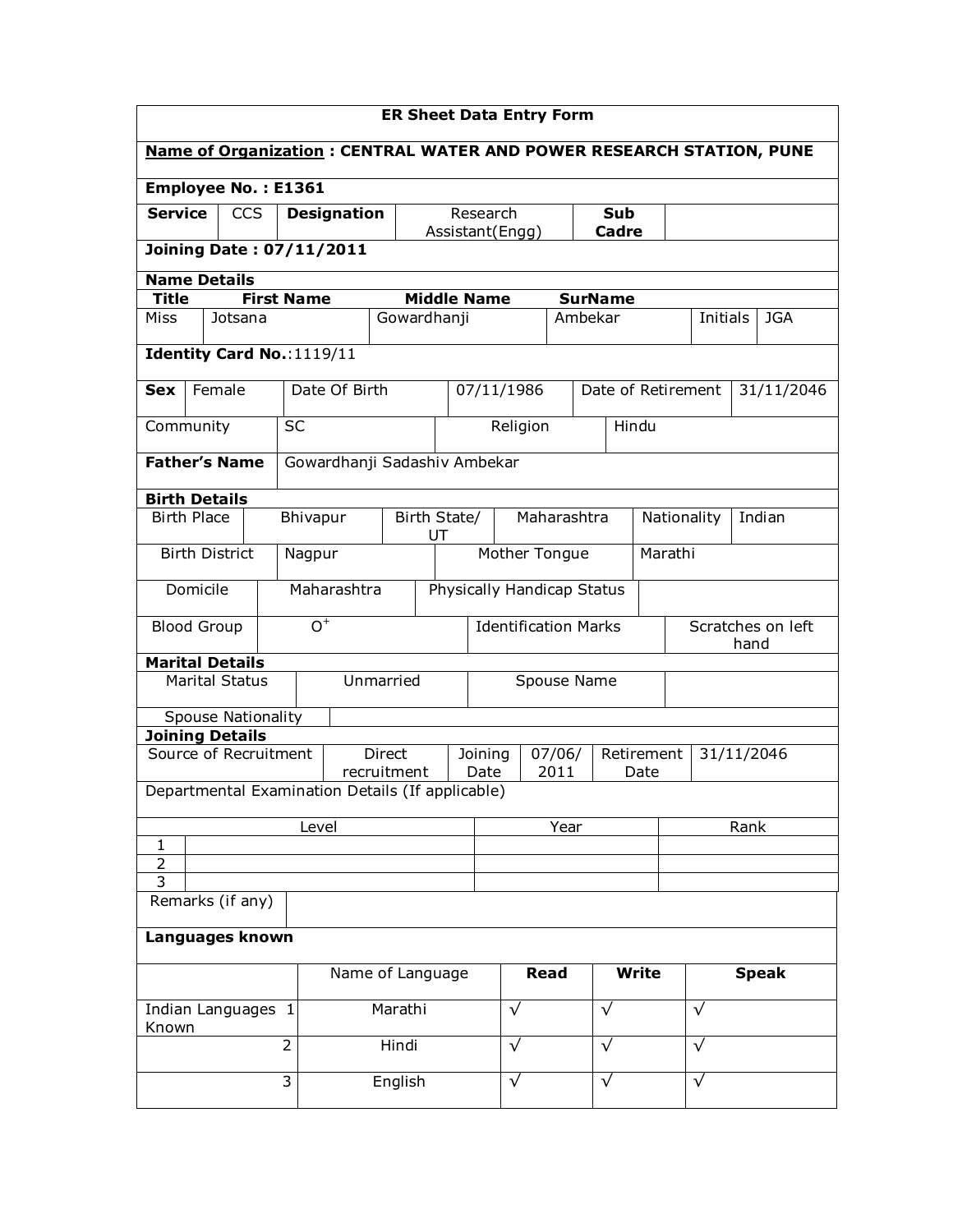| 4                            |  |  |
|------------------------------|--|--|
|                              |  |  |
|                              |  |  |
| Foreign Languages<br>Known 1 |  |  |
| ┑                            |  |  |
| 3                            |  |  |

|                          |                                                                                                                        |  |                                            | Details of deputation (if applicable)       |  |       |  |                      |  |  |
|--------------------------|------------------------------------------------------------------------------------------------------------------------|--|--------------------------------------------|---------------------------------------------|--|-------|--|----------------------|--|--|
|                          | Name of the Office                                                                                                     |  | Post held at that<br>time in parent office | Name of post<br>(selected for<br>deputation |  |       |  | Period of deputation |  |  |
|                          |                                                                                                                        |  |                                            |                                             |  | Since |  | From                 |  |  |
|                          |                                                                                                                        |  |                                            |                                             |  |       |  |                      |  |  |
| Details of Foreign Visit |                                                                                                                        |  |                                            |                                             |  |       |  |                      |  |  |
| $\sim$                   | .<br>$\cdots$<br>.<br>$\mathbb{R}^n$ $\mathbb{R}^n$ $\mathbb{R}^n$ $\mathbb{R}^n$ $\mathbb{R}^n$ $\mathbb{R}^n$<br>. . |  |                                            |                                             |  |       |  |                      |  |  |

| SI. | Place of Visit | Date of | Post held at |                | Whether it   Details of visit |
|-----|----------------|---------|--------------|----------------|-------------------------------|
| No. |                | visit   | that time    | is a           |                               |
|     |                |         |              | personal or    |                               |
|     |                |         |              | official visit |                               |
|     |                |         |              |                |                               |

| Transfer/Posting Detail (if applicable) |       |      |  |  |  |  |  |  |  |
|-----------------------------------------|-------|------|--|--|--|--|--|--|--|
| Period of posting<br>Place              |       |      |  |  |  |  |  |  |  |
|                                         | Since | From |  |  |  |  |  |  |  |
|                                         |       |      |  |  |  |  |  |  |  |

| Qualification (Use extra photocopy sheets for multi qualifications, experience, training, awards details) |  |                  |                           |                   |      |                  |                               |  |  |  |
|-----------------------------------------------------------------------------------------------------------|--|------------------|---------------------------|-------------------|------|------------------|-------------------------------|--|--|--|
| Qualification                                                                                             |  |                  | Discipline                |                   |      | Specialization 1 |                               |  |  |  |
| M.Tech                                                                                                    |  |                  | Civil Engineering         |                   |      |                  | <b>Structural Engineering</b> |  |  |  |
|                                                                                                           |  |                  |                           |                   |      |                  |                               |  |  |  |
| Year                                                                                                      |  | Division         |                           | CGPA/ % Marks     |      |                  | Specialization 2              |  |  |  |
| 2012                                                                                                      |  | $1st$ class with |                           | 8.68              |      |                  |                               |  |  |  |
|                                                                                                           |  | distinction      |                           |                   |      |                  |                               |  |  |  |
| Institution                                                                                               |  |                  | University                | Place             |      |                  | Country                       |  |  |  |
| Yashwantrao Chavan                                                                                        |  |                  | RTMNU university          | Nagpur            |      |                  | India                         |  |  |  |
| college of Engineering,                                                                                   |  |                  | (Nagpur University)       |                   |      |                  |                               |  |  |  |
| Nagpur                                                                                                    |  |                  |                           |                   |      |                  |                               |  |  |  |
| <b>Experience</b>                                                                                         |  |                  |                           |                   |      |                  |                               |  |  |  |
| Type of Posting                                                                                           |  |                  | Level                     |                   |      |                  |                               |  |  |  |
| Permanent                                                                                                 |  |                  | Group 'B'                 |                   |      |                  |                               |  |  |  |
| Designation                                                                                               |  |                  | <b>Present Position</b>   |                   |      |                  |                               |  |  |  |
| Research Assistant(Engg)                                                                                  |  |                  | Research Assistant (Engg) |                   |      |                  |                               |  |  |  |
| Ministry                                                                                                  |  |                  | Department                |                   |      |                  |                               |  |  |  |
| MoWR, RD & GR                                                                                             |  |                  | <b>CWPRS</b>              |                   |      |                  |                               |  |  |  |
| Office                                                                                                    |  |                  | Place                     |                   |      |                  |                               |  |  |  |
| <b>CWPRS</b>                                                                                              |  |                  | Pune                      |                   |      |                  |                               |  |  |  |
| <b>Experience Subject</b>                                                                                 |  |                  |                           | Period of Posting |      |                  |                               |  |  |  |
| Major                                                                                                     |  | Minor            |                           |                   | From | To               |                               |  |  |  |
|                                                                                                           |  |                  |                           |                   |      |                  |                               |  |  |  |
| Note:-Refer the Annexure to fill above Major, Minor Subjects and below given training subject             |  |                  |                           |                   |      |                  |                               |  |  |  |
| (minimum 1 week & above)                                                                                  |  |                  |                           |                   |      |                  |                               |  |  |  |